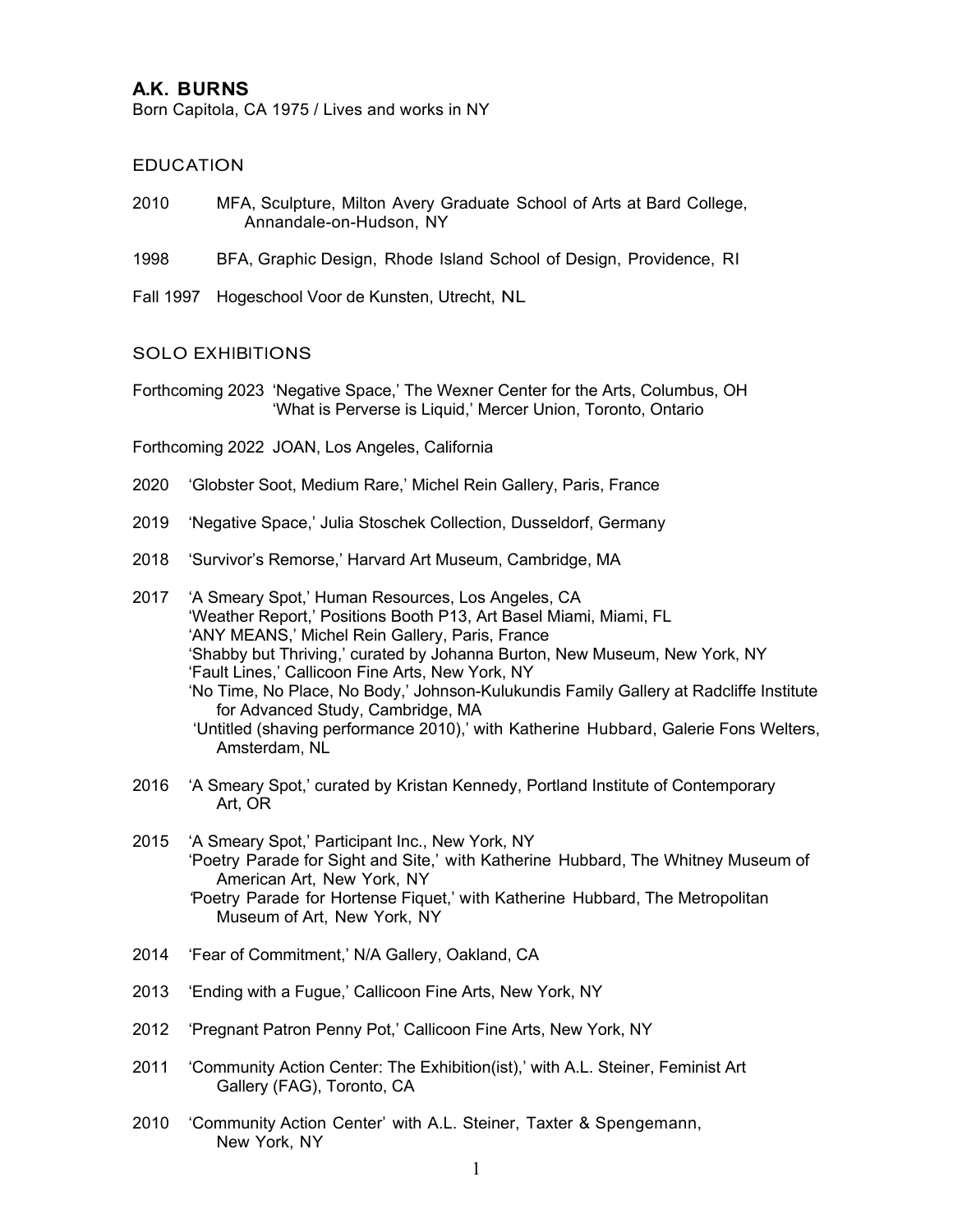'Community Action Center' with A.L. Steiner, Horton Gallery, Berlin, Germany 'The Brown Bear: Neither Particular, nor General' with Katherine Hubbard, Recess, New York, NY

2003 'Dirty Work,' Ego Park Gallery, Oakland, CA

## GROUP EXHIBITIONS

Forthcoming 2023 Tinworks Art, Bozeman, Montana

- 2022 'Not Me, Not That, Not Nothing Either,' Leslie-Lohman Museum of Art, New York, NY The Wallach Art Gallery, Columbia University, New York, NY
- 2021 'Deadhead Perfora,' Yaby, Madrid, Spain 'Light and Language: Nancy Holt with A.K. Burns, Matthew Day Jackson, Dennis McNulty, Charlotte Moth, and Katie Paterson,' Lismore Castle Arts, Lismore, Ireland
- 2020 'Anticorps,' Palais de Tokyo, Paris, France 'Her Right to Know,' Hunter East Harlem Gallery, New York, NY 'Hackers, un·re·mastered,' Hessel Museum, CCS Bard, Annandale-on-Hudson, NY
- 2019 'Museum,' MMK Museum of Modern Art, Frankfurt, Germany 'The Scalability Project,' A.I.R. Gallery, New York, NY 'Overture,' Callicoon Fine Arts, New York, NY 'A Gentle Excavation,' Resort Gallery, Baltimore, MD 'Tissue,' Company Gallery, New York, NY
- 2018 'States of Freedom: The Figure in Flux,' Tufts University Art Gallery, Medford, MA 'Something (you can't see, on the other side, of the wall from this side) casts a shadow,' SOMArts, San Francisco, CA 'FRONT International: Triennial for Contemporary Art,' Transformer Station, Cleveland, OH 'Tag: Proposals on Queer Play and the Ways Forward,' Institute of ContemporaryArt, University of Pennsylvania, PA 'Forms and Alterations' Boston University Art Galleries, Boston, MA 'Untitled (shaving performance 2010),' with Katherine Hubbard, *Haptic Tactics*, Leslie-Lohman Museum of Gay and Lesbian Art, New York, NY
- 2017 'Trigger: Gender as a Tool and a Weapon,' with A.L. Steiner, New Museum, New York, NY 'An Idea of a Boundary,' San Francisco Arts Commission, San Francisco, CA 'Publishing as an Artistic Toolbox: 1989-2017,' with Capricious Publishing, Kunsthalle Wien, Vienna, Austria 'Entering the Landscape,' Plug In Institute of Contemporary Art, Winnipeg, Canada 'Women to the Front, Works from the Miller Meigs Collection" Lumber Room, Portland, OR 'What We Know that We Don't Know,' Kadist, San Francisco, CA '99 Cents or Less,' Museum of Contemporary Art, Detroit, MI
- 2016 'The Public Body .01,' with A.L. Steiner, Artspace Sydney, Australia 'Protuberances,' with Katherine Hubbard, LAXART, Los Angeles, CA 'The Art of Discovery: 2016–2017 Radcliffe Institute Fellows*,'* Byerly Gallery, Harvard University, Cambridge, MA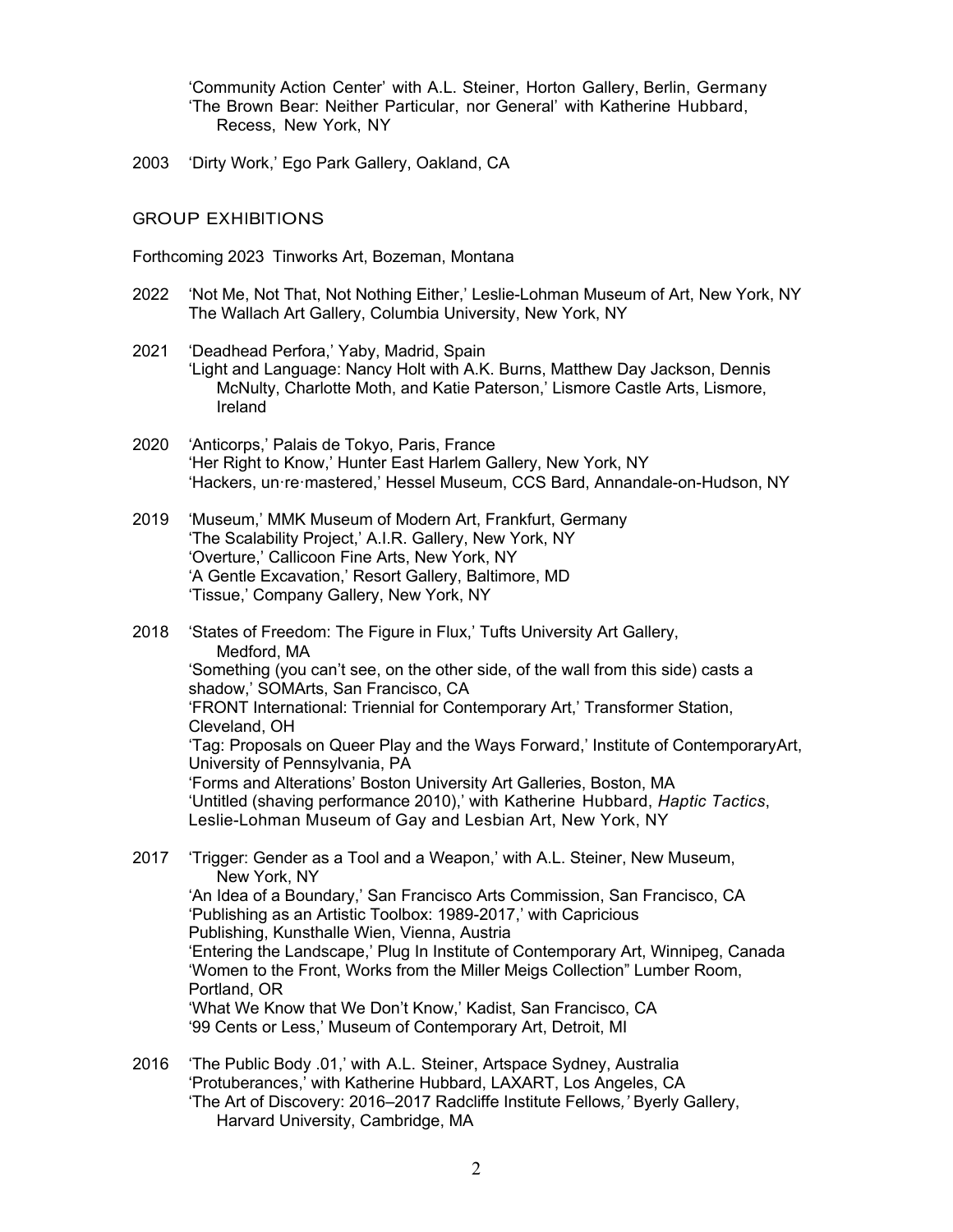'These Are the Vistas,' Fotofest International at Houston Art Fair, Houston, TX 'Summer on the Blue Seat,' with A.L. Steiner, West Space, Melbourne, Australia

- 2015 'Survival Is Not Enough,' Rodeo, Istanbul, Turkey 'Survival Is Not Enough,' Rodeo, London, UK 'Queer Fantasy,' OHWOW, Los Angeles, CA
- 2014 'Variations: Conversations in and Around Abstract Painting,' Los Angeles County Museum of Art, Los Angeles, CA
	- 'As We Were Saying' with Katherine Hubbard, The Elizabeth Foundation for the Arts, New York, NY

'NYC Makers: The MAD Biennial' with Katherine Hubbard, Museum of Art and Design, New York, NY

2013 'Who Wants Flowers When You're Dead,' The Poor Farm, Manawa, WI 'A Different Kind of Order: The ICP Triennial,' International Center of Photography, New York, NY 'Detouched,' curated by Anthony Huberman, Project Arts Centre, Dublin, Ireland 'Feelings and How To Destroy Them,' with A.L. Steiner, Portland Institute for Contemporary Art, Portland, OR 'Queer Objectivity,' Stamp Gallery at University of Maryland, College Park, MD 'Last Dance: Dirty Looks on The End of Days,' MIX Fest, New York, NY Outfest platinum, REDCAT Theater, Los Angeles, CA

ICA University of Philadelphia, International House, Philadelphia, PA

- 2012 'A.K. Burns & Haim Steinbach' at The Artist's Institute, New York, NY 'Pop Ralley: Recess at MoMA,' with Katherine Hubbard, Museum of Modern Art, New York, NY 'A.K. Burns & G.T. Pellizzi,' Johannes Vogt Gallery, New York, NY 'AestheticSexAmerica' Annka Kultys Gallery, London, UK 'Double or Nothing,' TAG, The Hague, Netherlands 'In Practice: You never look at me from the place from which I see you,' Sculpture Center, Queens, NY 'Erratum', Young Curators New Ideas IV, Meulensteen Gallery, New York, NY
- 2011 'What's Past is Prologue,' CCS Bard Hessel Museum of Art, Bard College, Annandale-on-Hudson, NY 'EAI 40<sup>th</sup> Anniversary Screening,' Electronic Arts Intermix, New York, NY 'The Hole Picture: An Intergenerational Dialogue on Erotics and Porn in Lesbian Feminist Cinema,' Issue Project Room, Brooklyn, NY 'Kick in the Eye,' Ibrahim Theater at International House in conjunction with Vox Populi Gallery, Philadelphia, PA
- 2010 'Rope-a-dope: To Win a Losing War*,'* Cabinet Magazine Gallery, Brooklyn, NY
- 2009 'riDYKEulouse HITS BOTTOM', Loe Koenig Projekte, New York, NY 'Bard MFA Thesis Exhibition', UBS Gallery, Red Hook, NY 'Talk Dirty to Me', Larissa Goldston Gallery, New York, NY 'A trip down (false) memory lane,' curated by Jessica Silverman Gallery, The Lexington Club, San Francisco, CA
- 2008 'Wight Biennial 2008: Group Effort, Collaboration as Form & Process' UCLA New Wight Gallery, Los Angeles, CA 'Eat the Document', curated by Dean Daderko, Larissa Goldston Gallery, New

<sup>&#</sup>x27;Drowning and Swallowing this Text,' Los Angeles Contemporary Exhibitions, Los Angeles, CA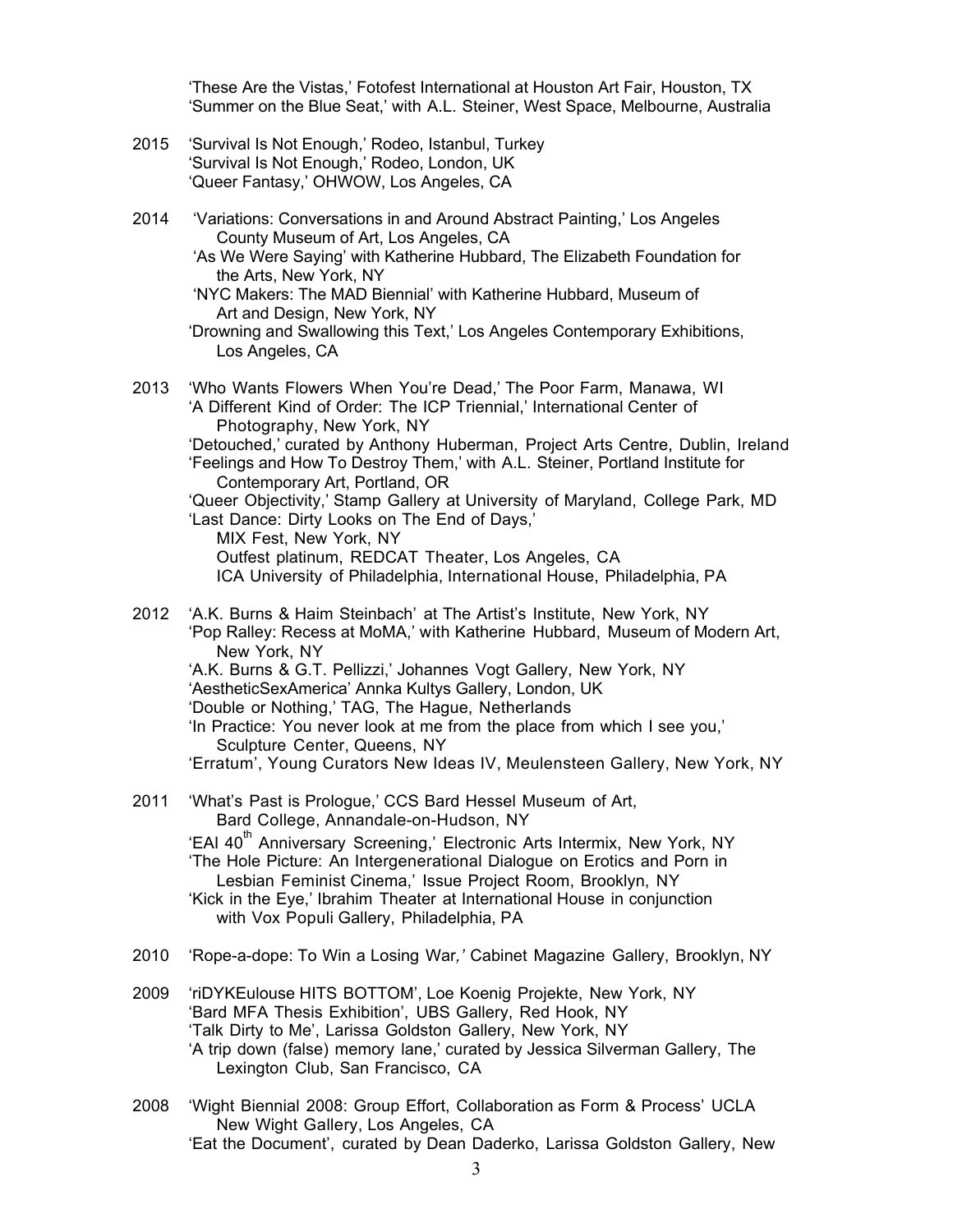York, NY

'Making it Together: Women's Collaborative Art and Community,' in collaboration with Ridykeulous, Bronx Museum, Bronx, NY

- 2007 'Sex in the City', Dumbo Arts Center (DAC), Brooklyn, NY 'Shared Women', Los Angeles Contemporary Exhibitions (LACE), Los Angeles, CA
- 2006 'Flex Your Textiles,' John Connelly Presents, New York, NY 'Ridykeulouse,' Participant Inc., New York, NY 'The Studio Visit,' Exit Art, New York, NY 'Paperwall: Analyzing Images,' La Centrale Galerie Powerhouse, Montreal, Quebec 'Performance Art Fair,' Roebling Hall, Brooklyn, NY 'Everybody Moves Against Control: Pilot TV,' MIX 19, 3LD Art & Technology Center, New York, NY
- 2005 'Video Station,' Art In General, New York, NY 'Homomuseum,' Exit Art, New York, NY 'The Kitchen High Line Block Party,' The Kitchen, New York, NY 'LTTR explosion,' Art In General, New York, NY 'Pilot Television: New Ground, and UP!' Care Of Gallery, Milan, Italy Galerie 5020, Salzburg, Austria Artmosphere, Vienna, Austria Clip Club, Berlin, Germany Sala de Art Publico Siqueiros, Mexico City, Mexico 'LTTR: Let the tape roll' MIX 18, Anthology Film Archives, New York, NY OUTfest, REDCAT, Los Angeles, CA Yerba Buena Center for the Arts, San Francisco, CA London Lesbian & Gay Film Festival, London, England
- 2004 'California Earthquake,' Daniel Reich Gallery, New York, NY 'LTTR explosion', Art In General, New York, NY 'Majority Whip,' White Box, New York, NY
- 2003 'LTTR: listen translate translate record,' Andrew Kreps Gallery, New York, NY

SOLO SCREENINGS: 'COMMUNITY ACTION CENTER' (2010)

- 2020 The Centre Pompidou, Paris, France Henry Art Gallery, University of Washington, Seattle, WA
- 2019 Julia Stoschek Collection, Dusseldorf, Germany Girls Like Us, Brussel, Belgium
- 2018 Motherbox Gallery, New York, NY American Academy in Rome, Roma, Italy Nordland Kunst – og filmfagskole, Norway 'Trigger: Gender as a Tool and a Weapon,' New Museum, New York, NY
- 2017 Army of Love Camp, Casco, Utrecht, Netherlands 'Art Encounters Contemporary Art Biennale,' Timișoara, Romania Ballroom Marfa, Marfa, TX UCLA, Los Angeles, California La Loge, Brussels, Belgium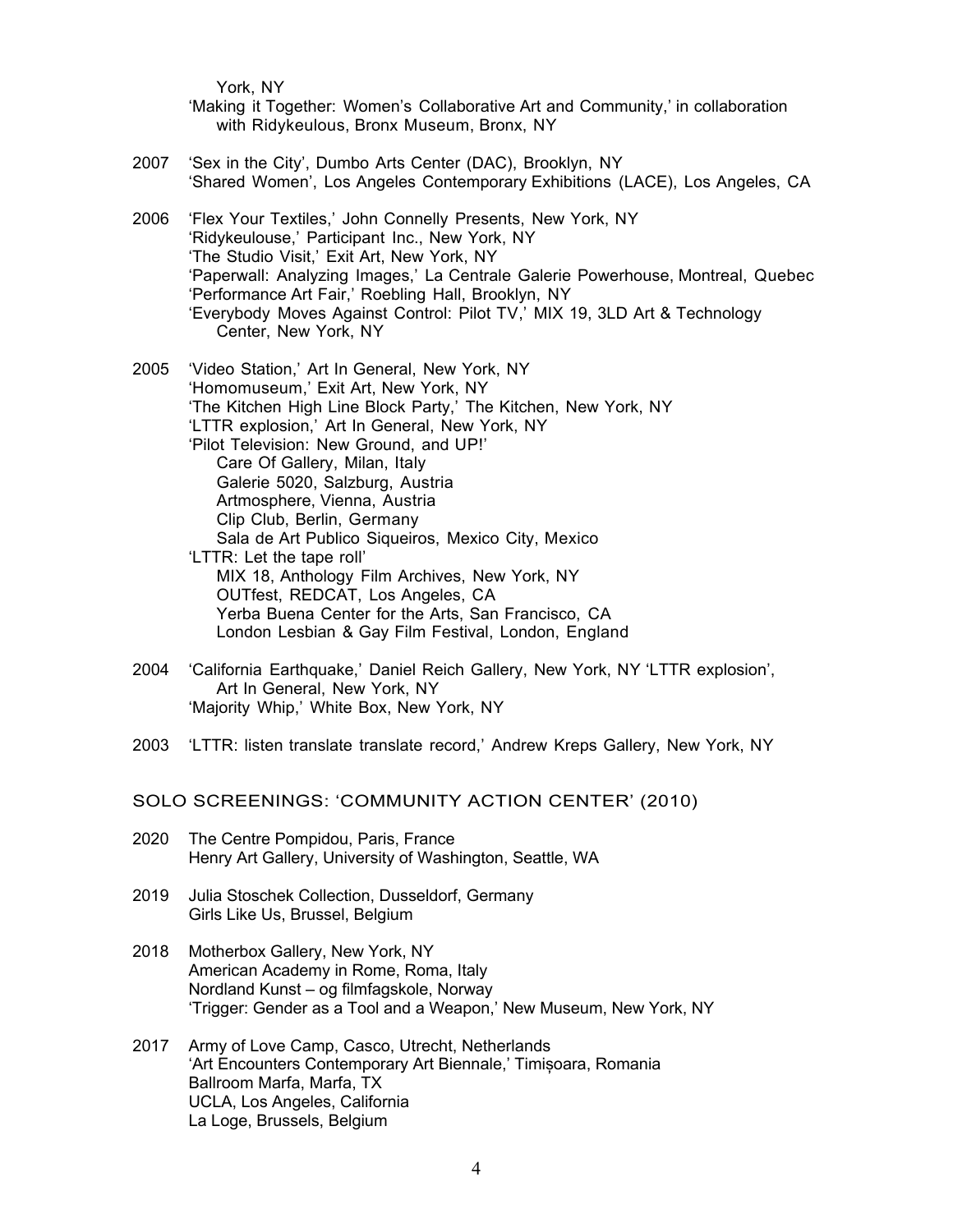- 2016 368 PONCE, Atlanta, Georgia Dirty Looks LA, Los Angeles, California Squeaky Wheel Film & Media Art Center, Buffalo, NY Rutgers University, New Brunswick, NJ
- 2014 Cuntemporary, London, UK MSE Library Johns Hopkins University, Baltimore, Maryland Bard College, Annandale-on-Hudson, New York

2013 'Dirty Looks on Location,' Fire Island Artist Residency, Cherry Grove, NY 'What Community Action Center Did Last Summer: X-Cuntry Tour Recap & Live Scored Screening!,' The Kitchen, New York, NY 'Community Action Center or BUST!: The X-Cuntry Tour' San Francisco Museum of Modern Art, San Francisco, CA The Art Theater of Long Beach, Long Beach, CA Alios, Las Vegas, NV Fluxx Productions. Tucson, AZ Kosmos, Albuquerque, NV Oklahomans for Equality, Tulsa, OK CentralTrak, Dallas, TX The North Door, Austin, TX Friendly Lounge, New Orleans, LA, The Warehouse, Auburn, AL Sassafras, Liberty, TN, Residency Unlimited, Louisville, KY It Looks Like It's Open, Columbus, OH Carnegie International APT, Pittsburgh, PA Cooper Union, New York, NY Association Emmetrop, Bourges Cedex, France Hampshire College, Amherst, Massachusetts Erogenous Zone, Berlin, Germany York University, Toronto, Ontario, Canada CCS Bard, Annandale-on-Hudson, New York Circo Zero, San Francisco, California

- 2012 'Modern Mondays,' Museum of Modern Art, New York, NY Andy Warhol Museum, Pittsburgh, PA Contemporary Art Museum Houston, Houston, Texas Fringe Festival, London, UK Scripps College, Los Angeles, California Pink Screens Film Festival, Brussels, Belgium Vorarlberger Kulturhäuser BetriebsgesmbH, Bregenz, Austria Collect Glasgow, Glasgow, Scotland FESTIVALES DE BUENOS AIRES, Buenos Aires, Argentina School of the Art Institute of Chicago, Chicago, IL Portland Institute for Contemporary Art, Portland, ORE
- 2011 TATE Modern, curated by Stuart Comer, London, UK 'Community Action Center Euro-Tour' Kampnagel Theater, Hamburg, Germany Girls LIke Us (GLU), Amsterdam, Netherlands Centre for Sexual Dissidence, University of Sussex, Brighton, UK Konsthall C, Stockholm, Sweden 'Untold Stories,' Tallinna Kunstihoone, Tallinn, Estonia Frameline 35, Roxie Theater, San Francisco, CA Outfest 2011, REDCAT Theater, Los Angeles, CA Göteborgs Konsthall, Göteborg, Sweden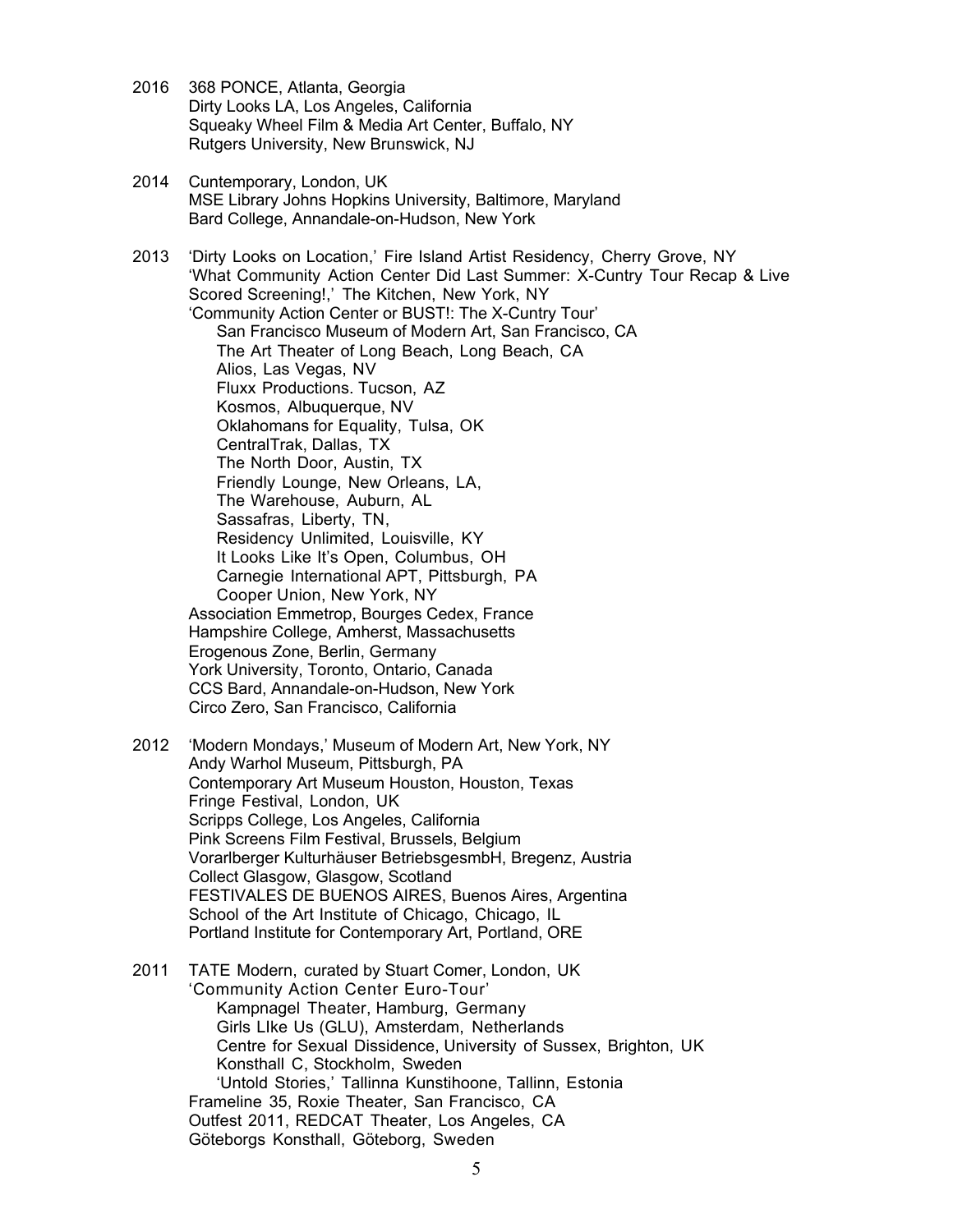FRANK, Oslo, Norway GAZE Festival, Dublin, Ireland Perverse/Cite, Montreal, Canada Pleasuredome, in conjunction with Feminist Art Gallery (FAG), Toronto, Canada El Lugar Sin Limites, Quito, Ecuador Queer Lisboa 15, Lisbon, Portugal Paris Gay & Lesbian Film Festival, Paris, France MIX Copenhagen, Denmark MIXNYC 24: New York Queer Experimental Film Festival, New York, NY Reeling 30: Chicago Lesbian & Gay International film festival, Chicago, IL Cooper Union, New York, NY 'Queer Strategies,' Yale University, Hartford, CT Weiss Cinema, Bard College, Annandale-on-Hudson, NY REDCAT Gallery, Los Angeles, CA The Center (The LGBT Community Center), New York, NY

#### ARTIST TALKS, PANELS + EVENTS

- 2022 Artist Talk, 'Negative Space,' Practicing the Environment, Eugene Lang College, The New School, NY, February 7
- 2021 Artist Talk, Royal Academy-Hauge, Netherlands, March 5 Artist Talk, Maryland Institute College of Art*,* Baltimore, Maryland, March 16 Artist Talk, Mead Art Museum, Amherst College, Amherst, Massachusetts, March 30
- 2020 Artist Talk, Palais de Tokyo, Paris, France, November 18 Artist Talk, William Paterson University, Wayne, New Jersey, November 11 Panel, *ART@COVID.EDU: Studio Art MFAs and the Cost of Remote Learning*, CUE Art Foundation, New York, NY, July 7 In conversation with Paul B. Preciado, *Community Action Center*, The Centre Pompidou, Paris, France, January 29
- 2019 Artist Talk, Julia Stoschek Collection, Dusseldorf, Germany, November 16 Visiting Artist Lecture, Columbia University School of Art, New York, NY, October 1 Event, *The Hammer Mix: Decades*, MoMA, The Roy and Niuta Titus Theater, New York, NY, November 13 Lecture, Critical Practice, Yale University School of Art, New Haven, CT, October 22 Visiting Artist Lecture, University of Pennsylvania, Philadelphia, PA, October 3
- 2018 Panel, *The Kitchen LAB: Backström, Burns, and Ho,* The Kitchen, New York, NY, December 12
	- Artist on Artist Lecture Series, *A.K. Burns on Nancy Holt*, DIA:Chelsea, New York, NY, November 27
	- Panel, *Forever in Transition: Reconsidering Art and Politics of the 1980s,* Whitney Museum of American Art, New York, NY, September 28
	- Gallery Talk, *A.K. Burns' "Survivor's Remorse*," Harvard Art Museums, Cambridge, MA, June 28
	- Event, *Transgressions: David Wojnarowicz, Post-Punk Cinema, and Queer Video Activism,* Harvard Art Museums, Cambridge, MA, June 27
	- Visiting Artist Lecture, Purchase College State University of New York, Purchase, NY, April 18

Artist Talk, Maryland Institute College of Art, Baltimore, MD, April 12 Artist Talk, Yale University School of Art, New Haven, CT, February 8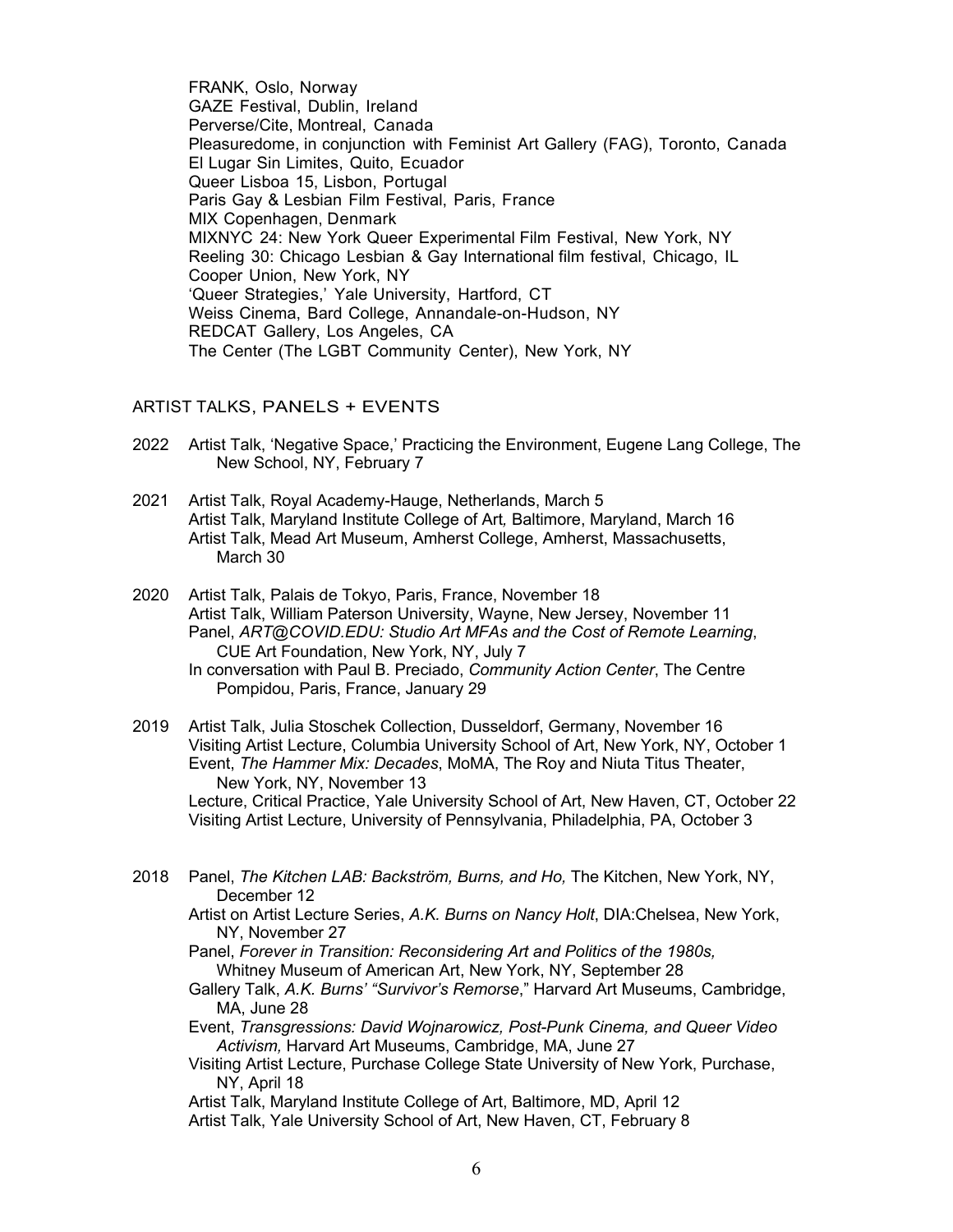- 2017 Conversation, San Francisco Arts Commission Galleries, San Francisco, CA, November 21 Visiting Artist Lecture, Mason Gross School of the Arts at Rutgers University, New Brunswick, NJ Artist Talk, Plug In ICA, Winnipeg, Manitoba, Sept. 25 Artist Talk, *A Slow Rearrangement of Desires,* APP at Cornell University, Ithica, NY. April 13
	- Event, *Listening Party: Poetry and Record Release for Leave No Trace*, New Museum, New York, NY, April 20
	- Event, *Leave No Trace Release Event,* Carpenter Center for the Visual Arts, Cambridge, MA, April 4
	- Artist Talk, Radcliffe Institute for Advanced Studies at Harvard University, Cambridge, MA. March 22
	- Event, *The Question of Quantum Feminism*, New Museum, New York, NY, March 9
	- Event, *Body Politic: From Rights to Resistance*, New Museum, New York, NY, February 2
- 2016 Artist Talk, NYU MFA Lecture Series, New York, NY, October 27 Symposium, *What the Feminist Body Wants,* Skowhegan NY Program Space, New York, NY. October 8
	- Event, 'Leave No Trace: Record release listening party & performance with Jen Rosenblit and keyon gaskin,' TBA:16, Portland Institute for Contemporary Art, Portland, ORE, September 8
	- Artist Talk, The Pacific Northwest College of Art, Portland, ORE, July 20
	- Artist Talk, The Rijksakademie, Amsterdam, NL, June 10
	- Artist Talk, UC Irvine at The Claire Trevor School of the Arts, Irvine, CA, April 27
- 2015 Artist Talk, Princeton University, Princeton, NJ. October 21 Artists Talk, *AVANT.org presents: SONIC RESEARCH: Psychoacoustics Session I,* at MoMA PS1 Print shop. May 30

Artists Talk, Rhode Island School of Design, Sculpture Department, Providence, RI. February 27

Panel, *Gatecrashing: Feminist Collaboration and Institutional Intervention,*  The TFAP at College Art Association Day of Panels, The Museum of Art & Design, New York, NY. February 14

2014 Artists Talk, *SVA MFA Fine Art Fall 2014 Talks*, School of Visual Art, New York, NY, October 14

Panel, *Index*, curated by N/A Gallery for Bay Area Now 7, Yerba Buena Center for the Arts, San Francisco, CA, August 16

- 2013 Artists Talk, Bard College, Annandale-on-Hudson, NY, December 5 Artists Talk, *Lecture Series* at SVA, New York, NY, November 22 Panel, *Fight Repression of Erotic Expression*, Ibrahim Theater, International House Philadelphia, PA, July 31 Artists Talk, *ICP Triennial,* Institute of Contemporary Photography, NY, July 19 Artist Talk, *Sculpture and Extended Media Department*, Virginia Common Wealth University, Richmond, VA, March 19
- 2012 Lecture*, A Riot is the Language of the Unheard: An Exercise in Unrestrained Speech*, Cooper Union, NY, October 6 Artists Talk & Panel, *Conference: Art Practice, Activism, and Pedagogy: Some Feminist Views,* Parsons The New School for Design, New York, NY. April 5
	- Panel, *Breaking with Homogeneity,* The Armory Show: Open Forum,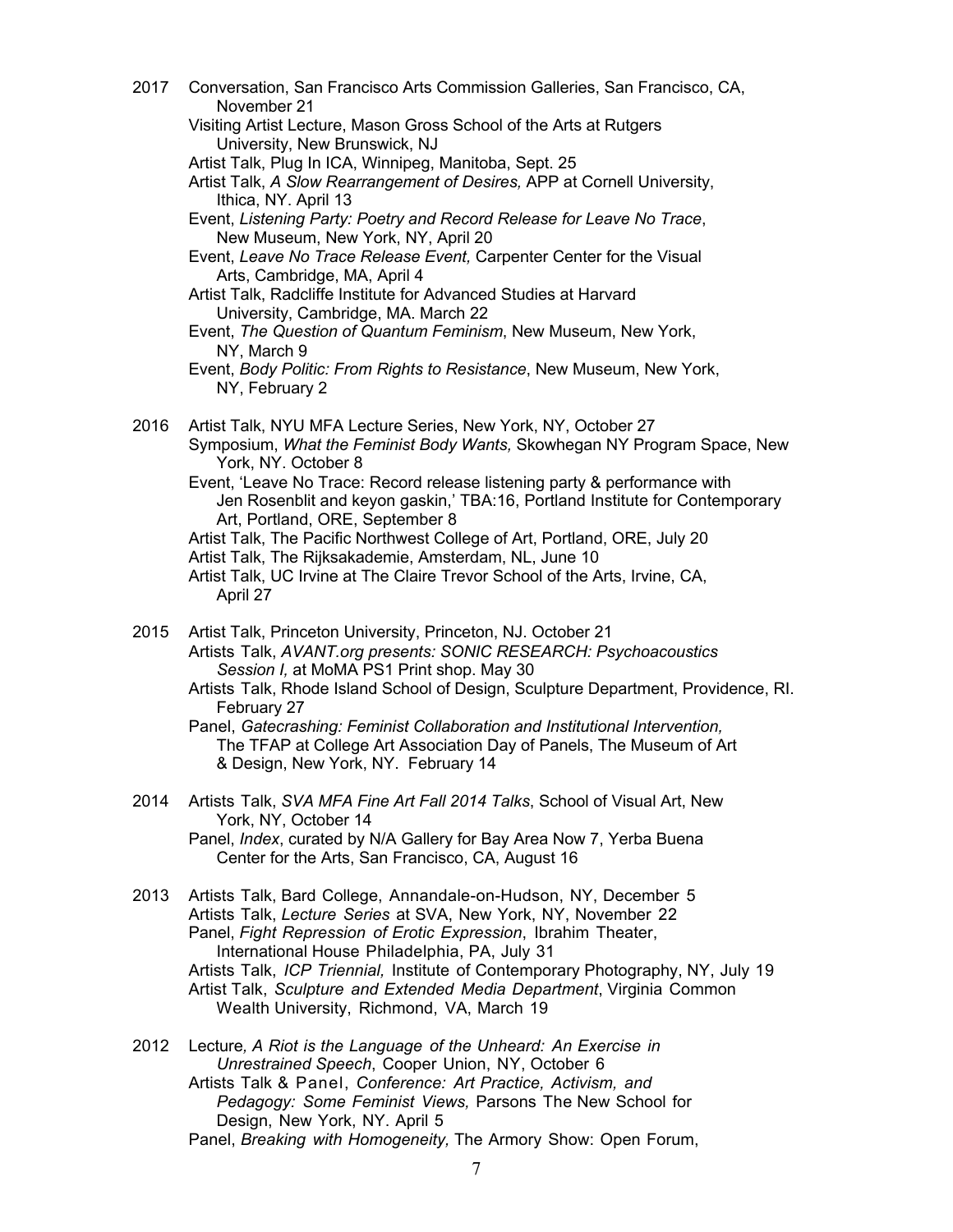curated by Amada Parmer, New York, NY, March 11

- 2011 Artists Talk, *Community Action Center,* moderated by Marit Ostberg, Konsthall C, Stockholm, Sweden. June 9
	- Artists Talk, *Community Action Center,* moderated by John-David Rhodes, University of Sussex, Brighton, UK. June 6

Artists Talk, *Community Action Center*, moderated by Elisabeth Lebovici and Stuart Comer, TATE Modern, London, UK. June 5

Panel, *What's Past is Prologue*, moderated by Julia Paoli, CCS Bard – Hessel Museum of Art, Bard College, Annandale-on-Hudson, NY. May 16 Artists Talk, NYU Tisch Department of Performance Studies, New York, NY.

April 13

Event/Panel, *The Hole Picture: An Intergenerational Dialogue on Erotics and Porn in Lesbian Feminist Cinema*, Issue Project Room, Brooklyn, NY. March 26 Panel, *Art, Esthetics and Protest*, The New School, New York, NY. March 23 Artists Talk at Women's Caucus for Art, Emmanuel College, Boston, MA. March 20

2010 *W.A.G.E. in conversation with CARFAC*, in conjunction with the exhibition 'FREE,' The New Museum, New York, NY, December 9

Visiting Artist Lecture for Film/Video Dept. *Documentary to Mockumentary* class, MASSART, Boston, MA, December 1

Artist Talk in *Theory Practice and Career / The Politics of Space* Graduate Seminar, Parsons The New School for Design. Recess Activities Inc., New York, NY, November 3

*RANDY Magazine in conversation with Leilah Weinraub*, NY Art Book Fair, MoMA PS1, Queens, NY, November 7

*Community Action Center,* for MoMA PS1 Student Body, Taxter & Spengemann, New York, NY, October 14

*Community Action Center,* Horton Gallery, Berlin, Germany, October 7th *Community Action Center,* Taxter & Spengemann, New York, NY, September 25

2009 *On W.A.G.E., "*Nobody Puts Baby In A Corner"*,* Whitney ISP, New York, NY, December 2

Panel discussion for W.A.G.E., Grant Makers in the Arts Annual National Conference, Brooklyn, NY, October 18

*W.A.G.E. Coffee CLATCH,* Artist Book Fair, P.S.1. MUSEUM, Queens, NY, October 3

Panel discussion with W.A.G.E., Arts Funding for Sustainable Creative Practice, NYU, New York, NY, April 30

*W.A.G.E. teach-in,* Bard College, Annandale-on-Hudson, NY, April 14

2008 *W.A.G.E. RAGE*, Creative Time's Democracy in America, The Armory, New York, NY, September 27

BIBLIOGRAPHY: PRESS + INTERVIEWS

2021 "Sound and Vision: A. K. Burns & Ankit Shrestha," CUNY TV Twilight Talks, May 28 Brabandt, Petra Van and Hans Maes, "Kunst of Pornografie? Een Filosofische . . Verkenning", 2021, print, p. 103

Fougeirol, Thomas and Jo-ey Tang, "DUST: The Plates of the Present", print pp. 264-265

Puccini, Giacomo, "Turandot", Opéra National de Paris, 2021, print, pp. 60-61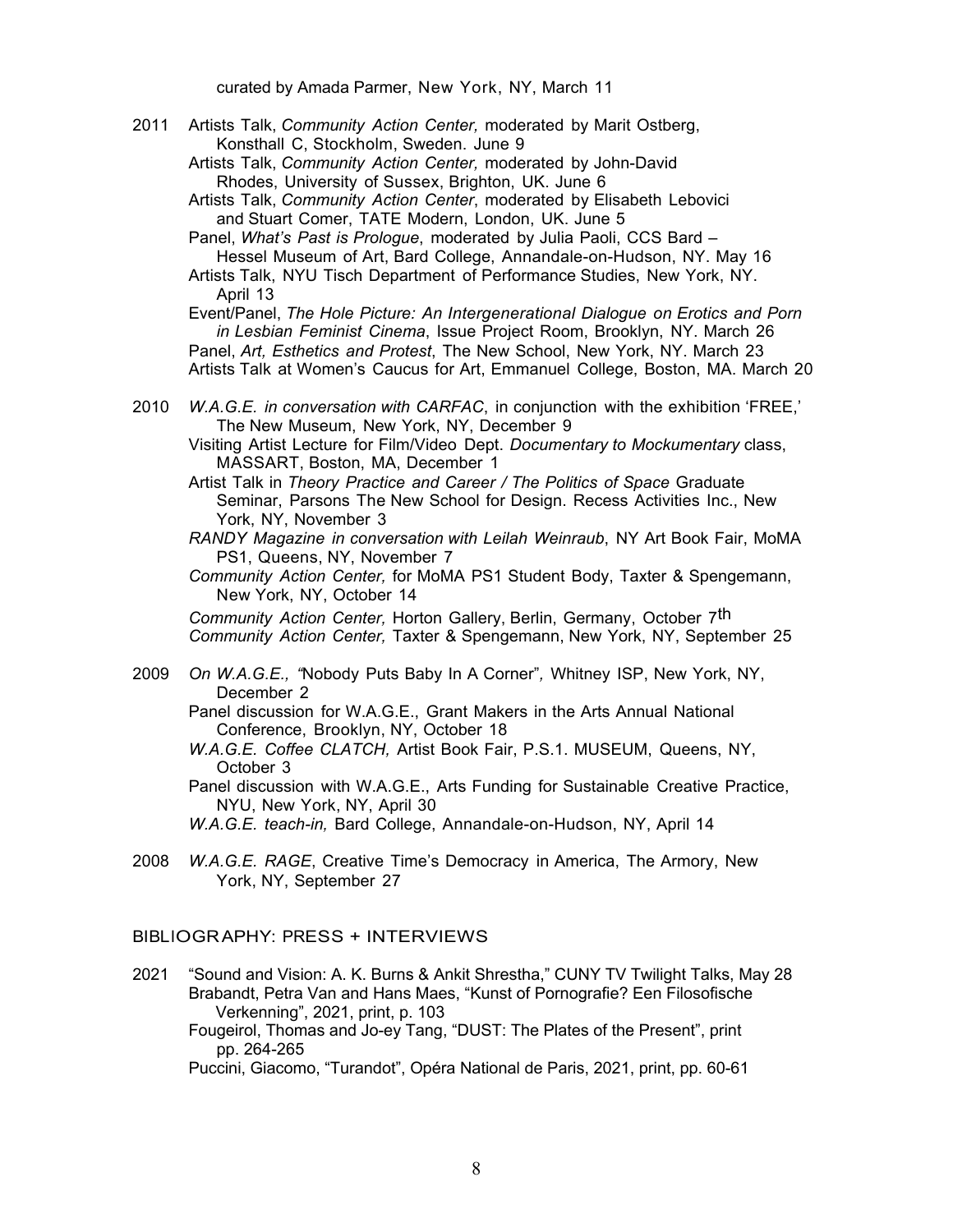2020 "We Are Family: united by sensibility, history, aesthetics and taste—the groups of people who make culture what it is," *The New York Times: T Magazine,* April, print, pp.94-96

Elderton, Louisa. "Reviews: A.K. Burns, Julia Stoscheck Collection," *Artforum*, March, print, p. 228

Kherbek, William, "Reviews: 'Museum' MMK / Frankfurt," *Flash Art*, Feb-March Byrne-Seres, Spencer, "A History of the Early Days of W.A.G.E., an Interview with A.K. Burns," *Social Forms of Art Journal*, Issue 4, print, pp.20-22

2019 "The 25 Works of Art That Define the Contemporary Age," *The New York Times: T Magazine,* June, online

Black, Virginia, Gabrielle Printz, and Rosana Elkhatib, "Sexy Models and Homely. Stuff: Architectural Bodies for Architecture without Feminism," *The Funambulist*, . May-June 2019, print, p. 37-9

2018 Small, Zachary, "This Queer Artist's Latest Work Shows Public Art's Complicated Link to Gentrification," *THEM Magazine*, August 1, online

Moffitt, Evan, "What the Inaugural FRONT Triennial in Cleveland Highlights About the Problems with Art Tourism," *Frieze*, July 24, online

- Hatfield, Zack, "Down in Front," *Artforum*, July 21, online
- Greenberger, Alex, "Hot in Cleveland: Front International Triennial Kicks Off in Ohio with Promising First Edition," *ArtNews*, July 17, online
- Kron, Cat, David Rosenberg and A.K. Burns, "Part and Labor with A.K. Burns," *Induction Burners*, July 14, podcast
- Sheets, Hilarie M., "New Triennial Offers Artists the Canvas of Cleveland," *The New York Times*, July 13, print
- Anderson, Kurt and A.K. Burns. "Making it in Cleveland," *Studio 360*, Public Radio International, July 19, radio

Peetz, John Arthur. "Diary: Beyond Homodone," *Artforum*, February 12, online Neudorf, Jackie. "Tag: Proposals on Queer Play and the Ways Forward," *Artforum*, January, print, pg. 72

- 2017 Ragain, Melissa and A.K. Burns, "Scripting A Smeary Spot," *Art Journal Open*, Dec. 8, online
	- Brown, Laura. "Trigger: Gender as a Tool and a Weapon at New Museum (L.A. in N.Y.)," *Carla*, Winter, print, pg. 60-1.
	- D'Souza, Aruna, "Trigger," *4Columns*, Oct. 17, online

Cotter, Holland, "Let (Gender) Confusion Reign," *New York Times*, Sept. 29, print

- Rosen, Miss, "The artists using gender as a tool and a weapon," *DAZED Digital*, Sept. 25, online
- "Any Means," *Wall Street International*, July 13, online
- Lebovici, Elisabeth. "A.K. Burns par tous les moyens," *Le Beau Vice*, May 31, online
- Korman, Sam. "A.K. Burns: Callicoon Fine Arts and New Museum, New York" *Frieze*, May, no. 187, p. 193, print
- McLean-Ferris, Laura. "A.K. Burns: New Museum/Callicoon Fine Arts," *Artforum*, May, vol 55, no 9, p. 337, print

"A.K. Burns at the New Museum," *Contemporary Art Daily*. Apr 21. online

- Brown, Laura. "A spectacle of language: the referential movement + known unknowns of A.K. Burns' Fault Lines," *AQNB*. Apr 8, online
- "A.K. Burns' 'Fault Lines' at Callicoon Fine Arts, New York," *Blouin Artinfo*. Mar 17, online
- Kim, Lucy and Sarah Montross. "She Was Warned: An Interview with A.K. Burns," *Big Red and Shiny*. Mar 20, online
- Yerebakan, Osman Can, "In Search of a Body: A.K. Burns' Ode to Endurance," *Artslant*, Mar 14, online
- Kaack, Nicole, "Critics' Pick: A.K. Burns," *Artforum*. Mar 10, 2017, online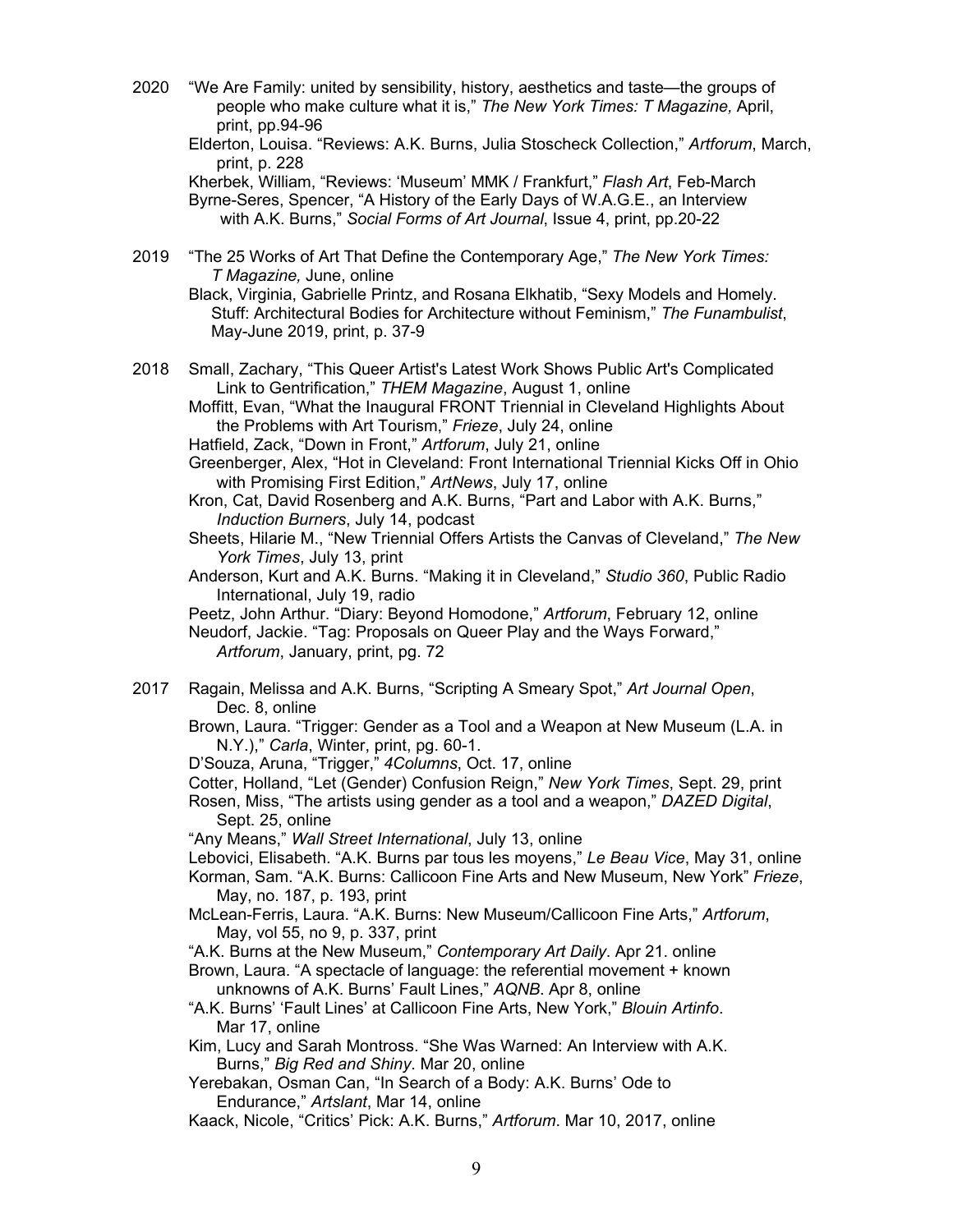Scott, Andrea K., "New York Museums Signal Their Resistance to Trump," *The New Yorker*, February 17, online "A.K. Burns: Shabby but Thriving," *The New Yorker*, January, print Ross, Toni, "The Public Body .01," *Artforum*, January, print

- 2016 Mason, Rachel. "Why The Next American President Should Be An Artist," *Huffington Post*, November 21, online Campbell, Andy. "Critics' Picks: Protruberances, LAXART," *Artforum*, October, online Hewit, Jesse. "Interview: A.K. Burns," *Portland Institute of Contemporary Art blog*, September 6, online Howe, David Everitt. "BE FREE WITH ME: "WILD" WOMYN TO THE MARGINS," *Mousse Magazine*, no. 53, April, pp. 160-167, print Menéndez, Clara López. "Negatyvi erdvė. Pokalbis su menininke A.K. Burns," *Artnews.lt*, Lithuania, January 11, online Lin, Ming. "Survival is Not Enough," *ArtReview Asia*, vol. 4, no. 1, p.84, print
- 2015 Cornell, Lauren. "IF THE FUTURE WERE NOW: Interview with A.K. Burns," *Mousse Magazine*, no. 50, October, pp.66-75, print Puleo, Risa. "Transformation and Becomings: An Interview with A.K. Burns," *Art in America*, online, September 21, online
- 2014 Simmons, William. "Critics' Picks: 'As We Were Saying': 'Art and Identity in the Age of 'Post'", *Artforum*, October 22, online
	- Cotter, Holland. "'As We Were Saying': Art and Identity in the Age of 'Post'", *The New York Times*, October 2, print
	- Stuebner, Anton. "Shotgun Review, A.K. Burns: Fear of Commitment," *Artpractical.com*, September 25, online
	- "Challenging the sexual norm with A.K. Burns," *DAZE Digital*, August 1, online Smith, Roberta. "Many Hands in Creative Frenzy," *The New York Times*, July 3, print Schröder, Barbara, Karen Kelly and Ulrike Müller, editors. "100 Feminist Drawings by 100 Artists," *HERSTORY INVENTORY*, 2014 p. 1
- 2013 Simblist, Noah. "Community Action Center: An Interview with A.L. Steiner & A.K. Burns," *Semigloss Magazine*, Dallas, TX. Volume 1, No.4, December, pp.26-31, print
	- Russel, Legacy. "A.K. Burns," *BOMBLOG*, October 23, online.
	- Peetz, John Arthur. "Critics' Picks: A.K. Burns, Callicoon Fine Arts," *Artforum*, October 20, online
	- MacQueen, Kathleen. " Unabashed Love," *Shifting Conversations*, October 18, online
	- "Fall Preview: A.K. Burns," *New York Magazine*, September 2-9, 2013, p.116, print
	- Simblist, Noah. "Community Action Center on the Road," *Art21.org*, July 9, online
	- A.K. Burns and Alexandro Segade, "Shifter 20: What We Can Knot," *No.20*, pp.116-122, print
	- Gaebe, Carly. "New Order: Interview with ICP Triennial Co-Curator Carol Squiers," *Art in America*, June 20, online
	- Nordeen, Bradford. "Sex Tools: New Queer Narratives As Community Action Cinema," *Afterimage: The Journal of Media Arts and Cultural Criticism*, Vol. 40, No.5, Cover and pp.11-15, print
	- Gayer, John. "Detouched," *Art Papers*, Vol.37, No.3, p.59, print
	- Aletti, Vince. "Critic's Notebook: Out of Order," *The New Yorker*, July 2013, p.10, print
- 2012 Fitzpatrick, Corrine. "A.K. Burns: Pregnant Patron Penny Pot," *C Magazine*, Summer Issue: 114, p.48-49, print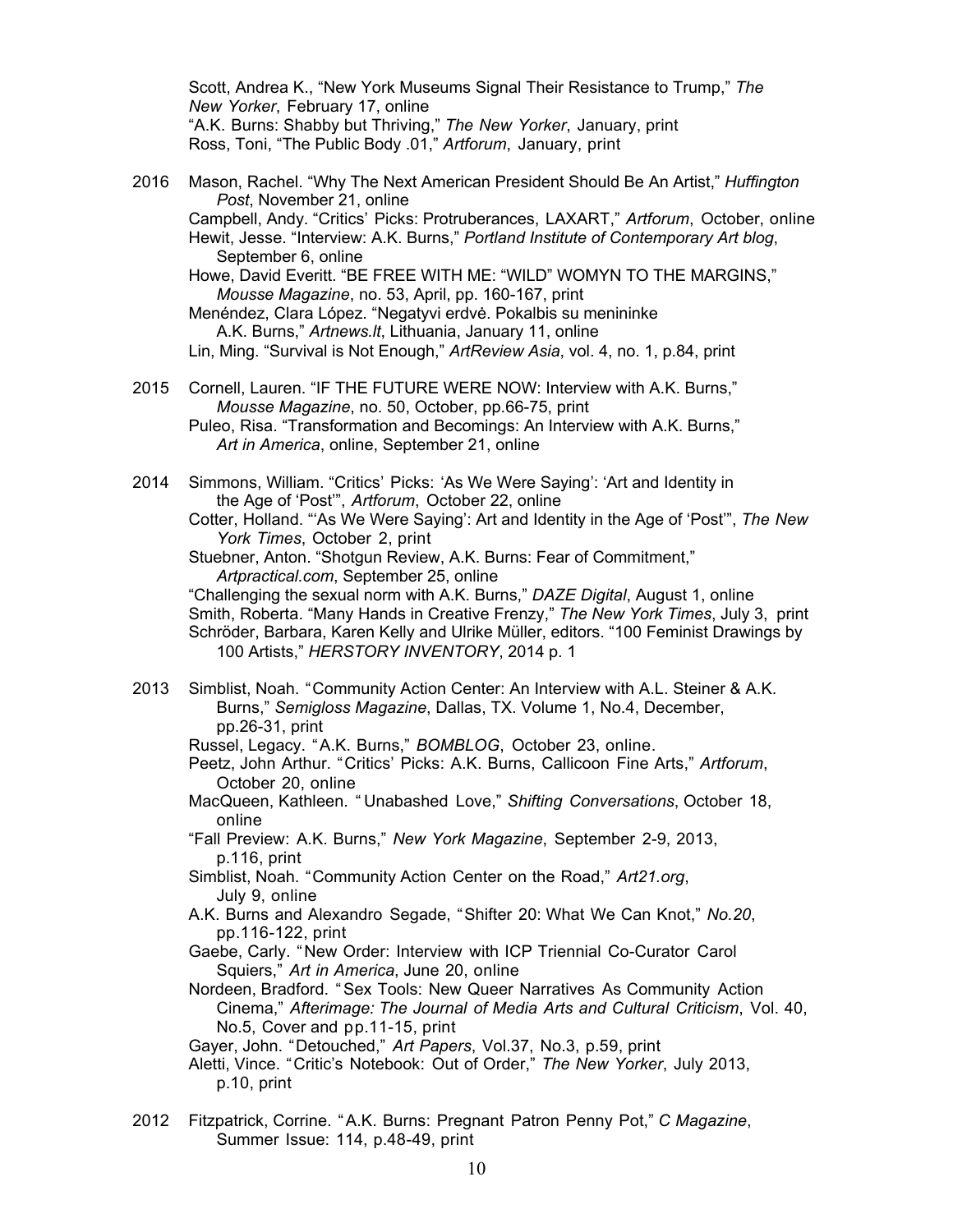Boucher, Brian. "A.K. Burns: Callicoon," *Art in America*, June/July, pp.166-167, print

Mayhew, Alexander. " Double or Nothing: TAG Den Haag," *Metropolis M*, no.3, June/July, p.86, print

"A.K. Burns, Galleries–Downtown," *The New Yorker*, March 26, p.26, print

- "A.K. Burns & Katherine Hubbard," *Kush-Te-Tut-A*, Issue 1, Kosovo 2.0, Kosovo, pp.6-11, print
- Davis, Samara. "You only look at me from the place from which I see you, 'Critics Pick.'" *Artforum*, March, online
- Perta, Litia. "Makeover at the Museum." *The Wall Street Journal*, January 9, online

2011 Thompson, Nato. "Labor Movement," *Artforum*, March, p p.89-90, print Cornell, Lauren. "Community Action Center: An Interview with A.K. Burns & A.L. Steiner," *Little Joe Magazine*, London, UK, Issue no. 2, pp.16-27, print Berlin, Mike. "Taste Makers 2011," *Out magazine*, September, p p.48-49 Rutland, Beau. "Skin So Soft, 'Critics Pick,'" *Artforum*, June, online Skin So Soft, "Goings on about Town: Art," *The New Yorker*, June 17 Kaspari, Lien. "Riesen-Zoff um Porno-Kunst," *BILD*, Hamburg, DE, May 27, print Davis, Ben. "Jeff Koons and the Crisis of the Sexual Object," *ARTINFO*, January 19, online

- Chris, Cynthia. "Community Action Center, 'Reviews,'" *Springerin*. Vol. XVII, Issue no. 1, p.68, print
- Pol, Bik Van der. "Beeldend kunstenaars, Rotterdam," *Metropolis M,* Display and . Best of 2011, print, p. 17
- 2010 "Ali Fitzgerald's Top 9 European Gender-Journeys of 2010," *ART:21*, December 30th, online
	- "Velvetpark's Official Top 25 Significant Queer Women of 2010," *Velvetpark*, December 27th, online

Schultz, Charlie. "Free Your Aesthetics," *Artslant*, November 7, online "Critics Pick: Performance," *Time Out NY*, October 28-November 3, p.42, print Velasco, David. "Queer Eyes," *Artforum*, November, p.119, print Smith, Roberta. "Last Chance," *The New York Times*, October 15, print

Guthrie, Kayla. "ACTION MOVIE," *Artnet Magazine*, September, online Misheff, Johnny. "Community Action Interaction: An Interview with A.L. Steiner and A.K. Burns," *DIS Magazine*, September, online

"Interview with Katheryn Fischer, Play Sex Love," *Bend Over Magazine*, Issue no. 5, pp.38-43, print

Marcus, Sara. "Hanna and her Sisters," *Artforum*. December 15, Online. "Short List," *The New Yorker*, November 29, online

Carlin, T.J. "A.K. Burns and Katherine Hubbard," *Artforum*, November, online

Fry, Naomi. "Would It Be OK If I Kept My Sweater On?" *Paper Monument*, online

2009 "Interview with Niels Van Tomme, W.A.G.E. for Work," *Hart International #53*, June, print

Walleston, Aimee. "No Soul For Sale: A Festival of Independents." *Art In America*, June 23, online

Nguyen, Trong Gia. "W.A.G.E. Against the Machine," *ART:21*, April 27, online

- 2008 DeNorch, Dan. "Working Artists and the Greater Economy at the Park Avenue Armory," *ArtCat Zine*, November 18, online
	- Wagner, James. "W.A.G.E. rage inside 'Democracy in America'," *jameswagner.com*, October 11, online
	- Butler, Lauren O' Neill. "Eat the Document, 'Art in Review,'" *Time Out NY*, February 14-20, p.73, print

Cotter, Holland. "Last Chance," *The New York Times*, February 22, p. E25, print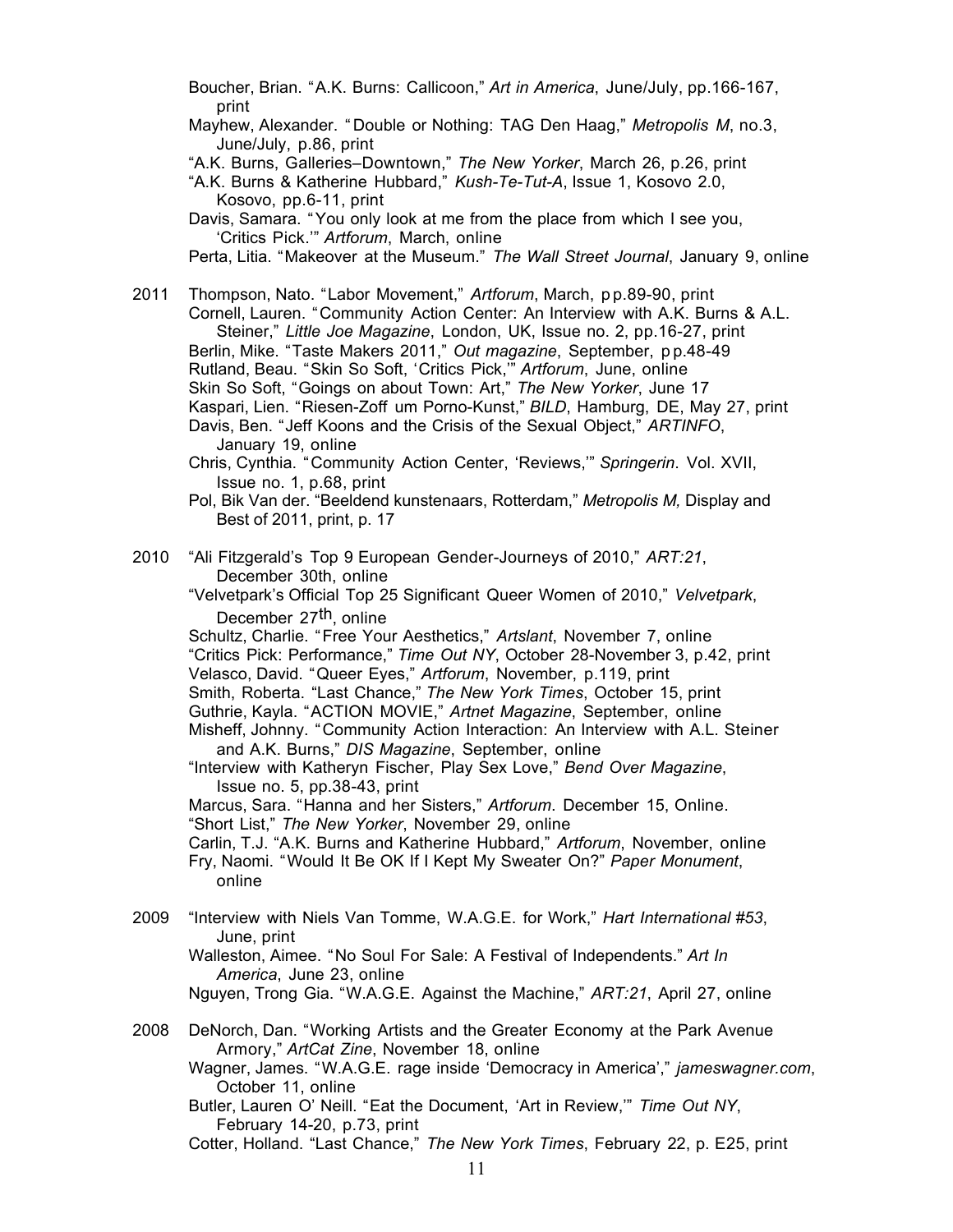"Galleries–Chelsea," *The New Yorker*, February 25, p.16, print "Konst, tanke, activism," *Bang Magazine*, De intellektuella. Stockholm, Sweden, p. 52

- 2007 Cotter, Holland. "Art in Review," *The New York Times*, November 23, print
- 2005 Cotter, Holland. "Art in Review," *The New York Times*, June 24, p. E36, print Kim Baker, "Voice Choices," *The Village Voice*, June 22, p. 47, print
- 2003 Gelbach, Amy. "A Dog Park for the Ego," *SF Station*, March 2, print "Best Gallery Parking Lot: Ego Park Gallery, 'Best of San Francisco 2003,'" *San Francisco Weekly*, online "Let's put on an art show," *East Bay Express*, January 1, print

2002Gagnon, Adrienne. "Block Party," *San Francisco Weekly*, September 18, print

#### BIBLIOGRAPHY: CATALOGUES, WRITINGS & PUBLISHING

Forthcoming 2023 Burns, A.K. "Negative Space," editors Barbara Schröder & Karen Kelley, Dancing Foxes Press, New York, NY, 160 pages

- 2021 Le Feuvre, Lisa, curator and Paul McAree, editor. *Light and Language*, Lismore Castle Arts Ireland, p. 14-15, 30-31, 47-48, 78.
- 2020 Campbell, Andy. "Bound Together: Leather, sex, archives, and contemporary art," *Manchester University Press*, print, pp.198-210.
- 2019 Burns, A.K. "Rest in Power, Barbara," *Out,* The Art Issue, May 19, p. 26 Burns, A.K., *Zero*, Callicoon Fine Arts, New York, NY
- 2018 Burns, A.K., "1234," *Taylor Davis: One Day at a Time*, edited by Anselm Berrigan, Purtill Family Business
	- Burns, A.K., "Zoe Leonard: Strange Fruit," The Artists' Artists, *Artforum*, December, Vol. 57 No. 4, p. 75
	- "A.K. Burns," *FRONT Triennial: Volume 1,* FRONT and The Cleveland Museum of Art, pp.54-55, 305-306

"Agnieszka Kurant and A.K. Burns," *FRONT Triennial: Volume 2*, FRONT and The Cleveland Museum of Art, pp. 64, 81

Bu Shea, Staci and Carmel Curtis, editors. *Barbara Hammer: Evidentiary Bodies*, Hirmer Verlag GmbH, pp. 80-1

2017 Burns, A.K. "Of Affliction and Desire," *Singular Images,* Photoworks Annual 24, pp. 8-9

Burton, Johanna and Natalie Bell, editors*. Trigger: Gender as a Tool and a Weapon*, New Museum, New York, NY, pp. 52-55

- Burton, Johanna and Sara O'Keeffe, *A.K. Burns: Shabby but Thriving* New Museum, New York, NY, Broadsheet
- 2016 Burns, A.K. "Artists and Identity," *Artforum*, Summer 2016, Issue, p.291 Burns, A.K. *L*e*ave No Trace (vinyl record and poem),* Portland Institute for Contemporary Art, ORE
	- Burns, A.K. and Sophie Mörner, editors. *Randy 2010-2013*, Capricious Publishing, New York, NY, 304 pages
	- "Community Action Center: An Interview with A.K. Burns & A.L. Steiner," *Queer (Documents of Contemporary Art series),* edited by David Getsy. Whitechapel Gallery and MIT Press, pp.165-171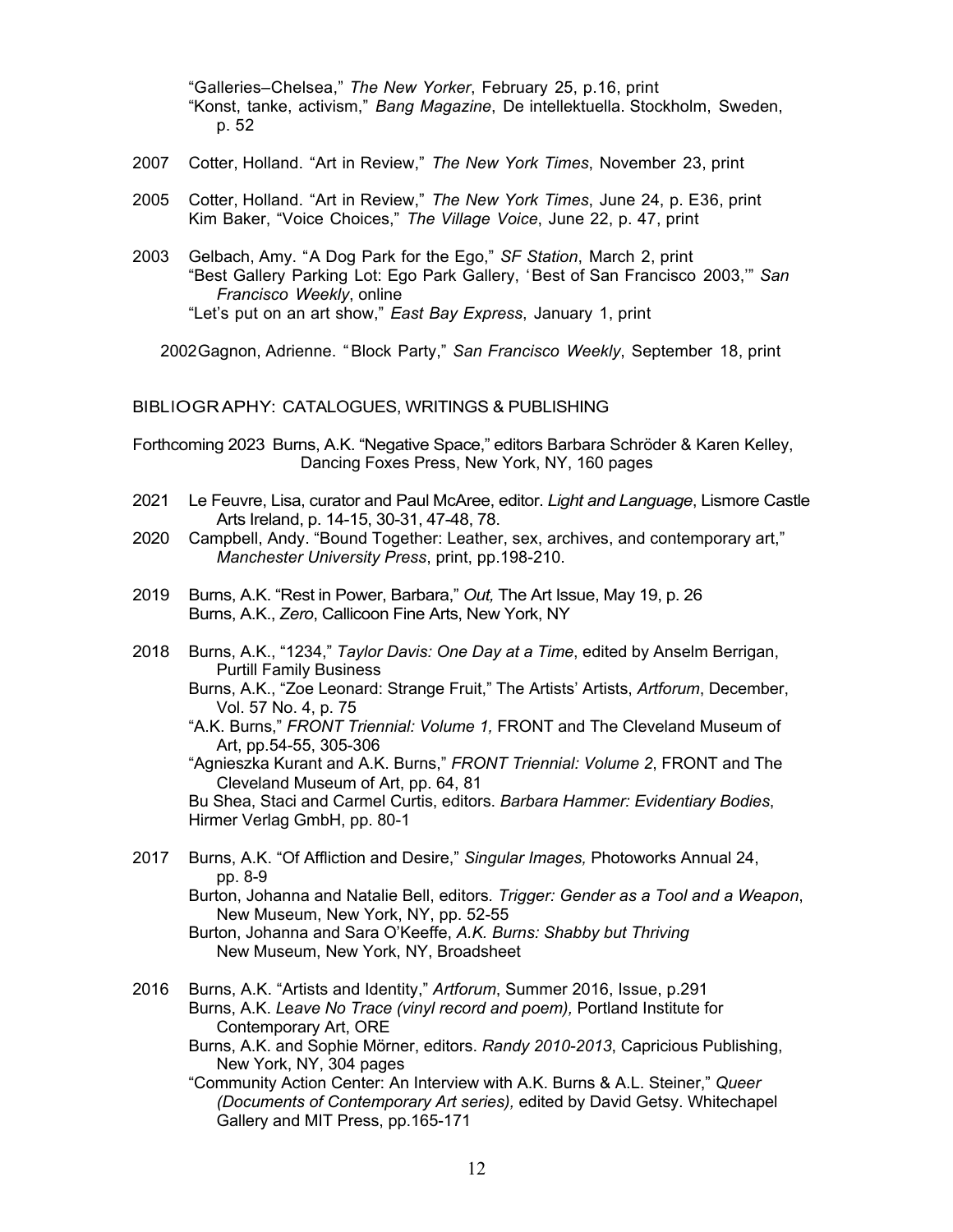- 2014 Yuzna, Jake. "A.K. Burns & Katherine Hubbard," *NYC Makers: The MAD Biennial,* Museum of Art and Design, New York, NY. pp.59-60 Burns*,* A.K. "What is perverse is liquid," *The Third Rail*, Brooklyn, NY,
	- Issue 3, pp.14-17 Pires, Jesse. "Fight the Repression of Erotic Expression," *Free to Love: Cinema of the Sexual Revolution*, International House, Philadelphia, PA. pp.98-108
- 2013 Lubben*,* Kristen. "A.K. Burns," *A Different Kind of Order: The ICP Triennial*, International Center of Photography and Del Monaco Books, New York, NY, pp.36-43
- 2012 Russell, Legacy. "Erratum," *Young Curators New Ideas*, Meulensteen, New York, NY, pp.44-49
	- Burns, A.K. "Charming for the Revolution," *Little Joe Club House Reader*, London, UK. p.53
	- "W.A.G.E FAQ's," *Artist and Activist Series*, Printed Matter Inc., New York, NY, 16 pages
- 2010 Burns, A.K. and A.L. Steiner, *Liste 15: The Young Art Fair in Basel Catalogue*, Basel, Switzerland, pp.148-149 Burns, A.K. and A.L. Steiner, *Cliff Notes on Community Action Center*,
	- published by Taxter & Spengemann and Horton Gallery, New York, NY, 32 pages plus poster
- 2009 Rattenmeyer, Christian, editor. *The Judith Rothschild Foundation Contemporary Drawings Collection Catalogue* Raisonné, Museum of Modern Art, New York, p.101
- 2008 *Group Effort: Collaboration as Process & Form*, 2008 Wight Biennial, Los Angeles, CA, p. 16-17, 38-39
- 2007 "Nobody is FAMOUS in New York," *Famous Magazine, issue #10*. Capricious Publishing, Brooklyn, NY, p. 1
- 2006 *Resurrection*, New York, NY, pp. 9, p. 44-45 *Encyclopedia*, Providence, RI, volume 1, p. 301
- 2005 Burns, A.K., "Art Face On," *LTTR: Do you wish to direct me?,* New York, NY, issue no. 4, p. 7
- 2004 Burns, A.K., "Decorated Soldiers," *LTTR: practice more failure*, New York, NY, issue no. 3 Swingset Magazine, New York, NY, issue no. 5, p. 36-37

### FELLOWSHIPS, GRANTS + RESIDENCIES

- 2021 Guggenheim Fellow in Fine Arts American Academy of Arts and Letters, Art Awards Purchase Program
- 2020 Berlin Prize, Fellow at the American Academy (forthcoming Fall 2022)
- 2018 NYSCA/NYFA Fellow in Interdisciplinary Art
- 2017 BMW Art Journey Award Shortlist, Art Basel Miami, Miami, FL Foundation for Contemporary Art, Emergency Grant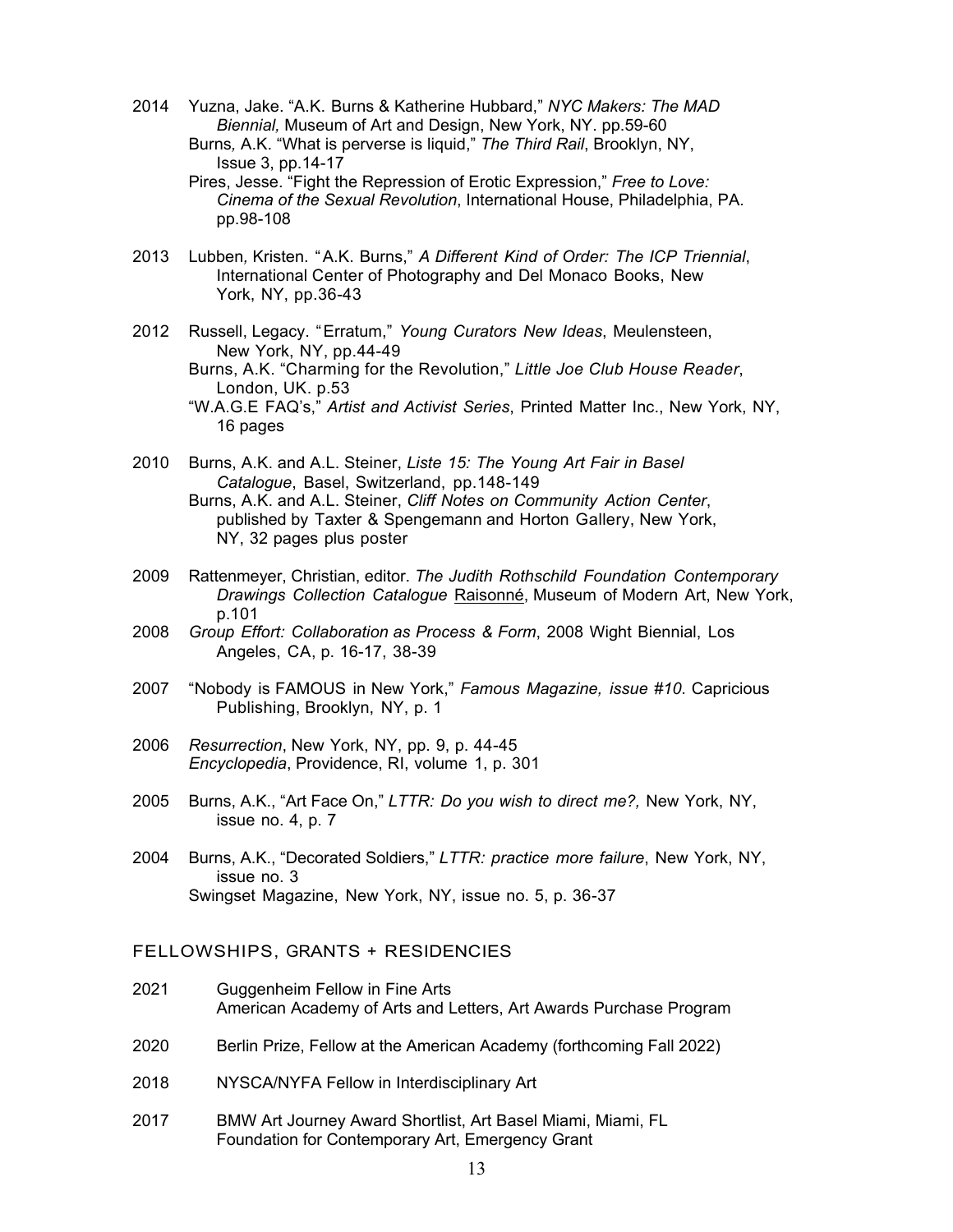|      | Artist-in-Residence, FRONT International: Triennial for Contemporary Art,<br>Cleveland, OH                                                                                                                                         |
|------|------------------------------------------------------------------------------------------------------------------------------------------------------------------------------------------------------------------------------------|
|      | EMPAC Commission & Residency, Experimental Media and Performing Arts<br>Center at Rensselaer Polytechnic Institute, Troy, New York<br>Artist-in-Residence, New Museum Spring 2017 Research and<br>Development Season, New York, NY |
| 2016 | Radcliffe Fellow, at Radcliffe Institute for Advanced Studies at<br>Harvard University, Cambridge, MA                                                                                                                              |
| 2015 | <b>Creative Capital Foundation Visual Arts Award</b><br>Research Residency, Kiria Koula, San Francisco, CA,<br>Research Residency, Collective Address, Brooklyn, NY                                                                |
| 2014 | Artist-in-Residence, N/A Gallery, Oakland, CA                                                                                                                                                                                      |
| 2011 | Residency, Fire Island Artists Residency, Cherry Grove, FI, NY                                                                                                                                                                     |
| 2010 | Artist-in-Residence, Recess Activities Inc., New York, NY<br>Residency, Denniston Hill, Woodridge, NY                                                                                                                              |
|      | <b>OTHER PROJECTS</b>                                                                                                                                                                                                              |
| 2016 | Compiled, edited and published the RANDY Magazine Anthology with                                                                                                                                                                   |

- Capricious Publishing, NY.
- 2015 Completed term on Board of Directors at W.A.G.E.
- 2014 Completed term on Board of Directors for both Fire Island Artists Residency & Dirty Looks
- 2013 Appointed to Fire Island Artists Residency Board of Directors
- 2012 W.A.G.E. becomes a 501c-3 Non-Profit, and appointed to Board of Directors Appointed to Dirty Looks Board of Directors
- 2010-2013 Co-edit RANDY Magazine with Capricious publishing, New York, NY
- 2008-2012 Co-founded and co-organized Working Artists and the Greater Economy (W.A.G.E.), New York, NY
- 2006 Co-curate, "Sampling Oakland" and "Oakland: East Side Story", Yerba Buena Center for the Arts, San Francisco, CA
- 2001-2003 Curate and co-direct, Ego Park Gallery, Oakland, CA

# PUBLIC COLLECTIONS

Museum of Modern Art, NY The Museum of Modern Art Library, NY Los Angeles County Museum of Art, CA Whitney Museum of American Art Library, NY The International Center of Photography (ICP), NY Lumber Room, Portland, OR Kadist, Paris/San Francisco